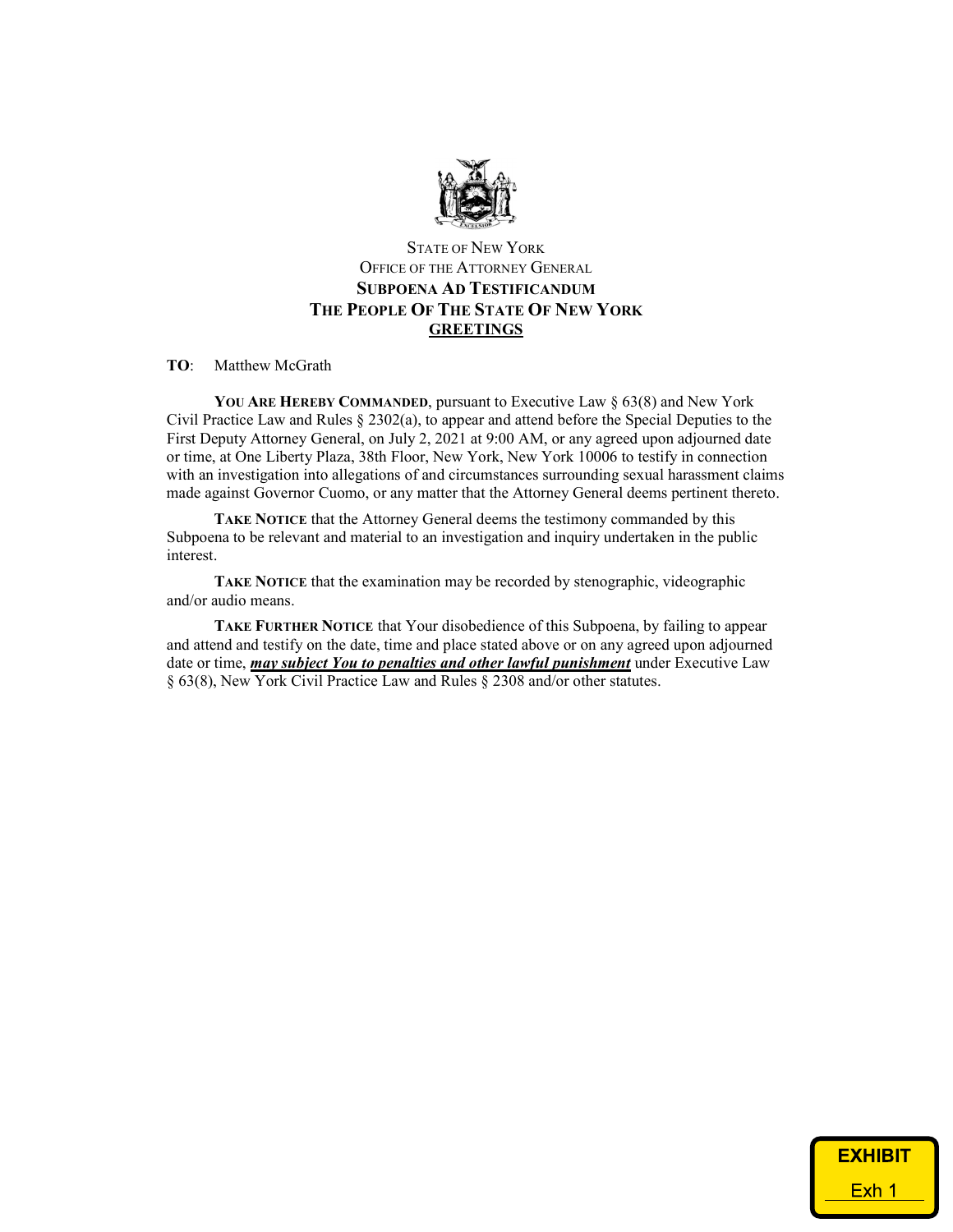WITNESS, The Honorable Letitia James, Attorney General of the State of New York, this 23rd day of June, 2021.

By: Joon H. Kim Jennifer Kennedy Park Abena Mainoo Special Deputies to the First Deputy Attorney General @ag.ny.gov ag.ny.gov ag.ny.gov By: /s/ Anne L. Clark Anne L. Clark Yannick Grant Special Deputies to the First Deputy Attorney General @ag.ny.gov ag.ny.gov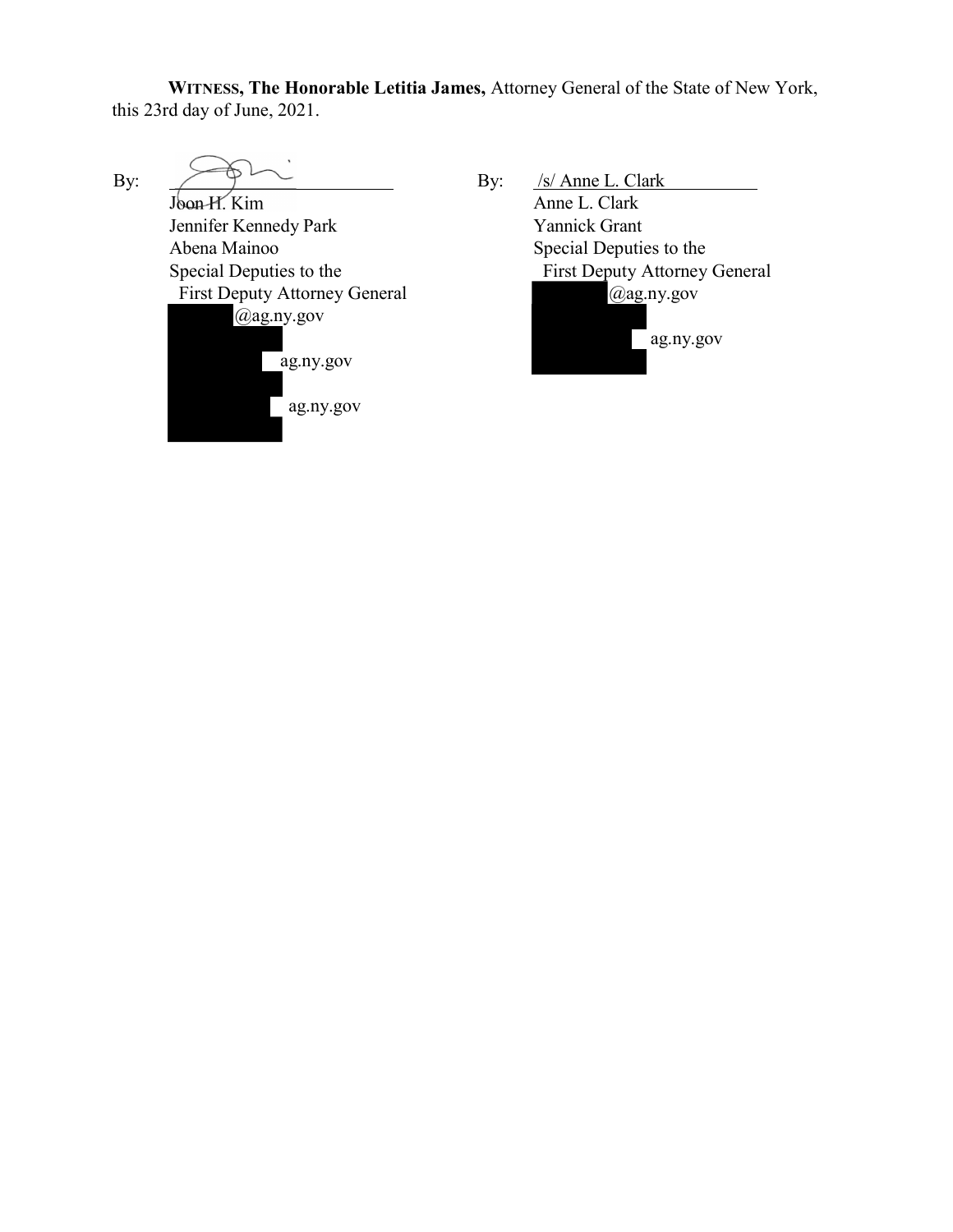5/27/21

5/27/2021 Cuomo Faces New Claims of Sexual Harassment From Current Aide - The New York Times 2021 Cubmi

 $\overline{\mathop{\mathfrak{E} \mathfrak{he}\mathfrak{we}}\mathop{\mathfrak{U} \text{or}}\mathop{\mathfrak{k} \text{e}\mathfrak{time}\mathfrak{s}}\mid}$  https://www.nytimes.com/2021/03/19/nyregion/alyssa-mcgrath-cuomoharassment.html

## Cuomo Faces New Claims of Sexual Harassment From Current Aide **Aide**

The aide, Alyssa McGrath, accused Gov. Andrew Cuomo of ogling her body, remarking on her looks, and making suggestive comments to her and another woman in his office.



By Jesse McKinley

Published March 19, 2021 Updated April 7, 2021

ALBANY, N.Y. — He called her and her co-worker "mingle mamas." He inquired about her lack of a wedding ring, she said, and the status of her divorce. She recalled him telling her she was beautiful ¡  $-$  in Italian  $-$  and, as she sat alone with him in his office awaiting dictation, he gazed down her shirt and commented on a necklace hanging there.

In the latest allegation against Gov. Andrew M. Cuomo, Alyssa McGrath, an employee of the governor's office, described a series of unsettling interactions with the governor, telling The New York Times that Mr. Cuomo would ogle her body, remark on her looks, and make suggestive comments to her and another executive aide.

Ms. McGrath, 33, is the first current aide in Mr. Cuomo's office to speak publicly about allegations of harassment inside the Capitol. Her account of casual sexual innuendo echoes other stories that have emerged in recent weeks about a demeaning office culture, particularly for young women who worked closely with the governor. §

The most serious accusation against the governor was made by another current aide who has accused Mr. Cuomo of groping her breast in the Executive Mansion. Ms. McGrath said that the aide described the encounter in detail to her after it was made public in a report in The Times Union of Albany last week. §

"She froze when he started doing that stuff to her," Ms. McGrath said, adding, "But who are you going to tell?"

She added that the co-worker, who has not been publicly identified, told her that the governor had asked her not to talk about the alleged incident, knowing that the two women regularly spoke and texted about their interactions with Mr. Cuomo.

"He told her specifically not to tell me," Ms. McGrath said.  $\;$ 

In several interviews conducted over the past week, Ms. McGrath described a pattern of the governor mixing flirtatious banter with more personal comments, as well as a subtle and persistent cultivation of competitive relationships between female co-workers in his office. It was something reral interviews conducted ov<br>
nor mixing flirtatious banter<br>
ation of competitive relations<br>
<sub>W.nytimes.com/2021/03/19/nyregion/alyssa-n</sub>

https://www.nytimes.com/2021/03/19/nyregion/alyssa-mcgrath-cuomo-harassment.html 1/6

EXHIBIT **EXHIBIT** Exh 2 Exh 2

 $1/6$ 1/6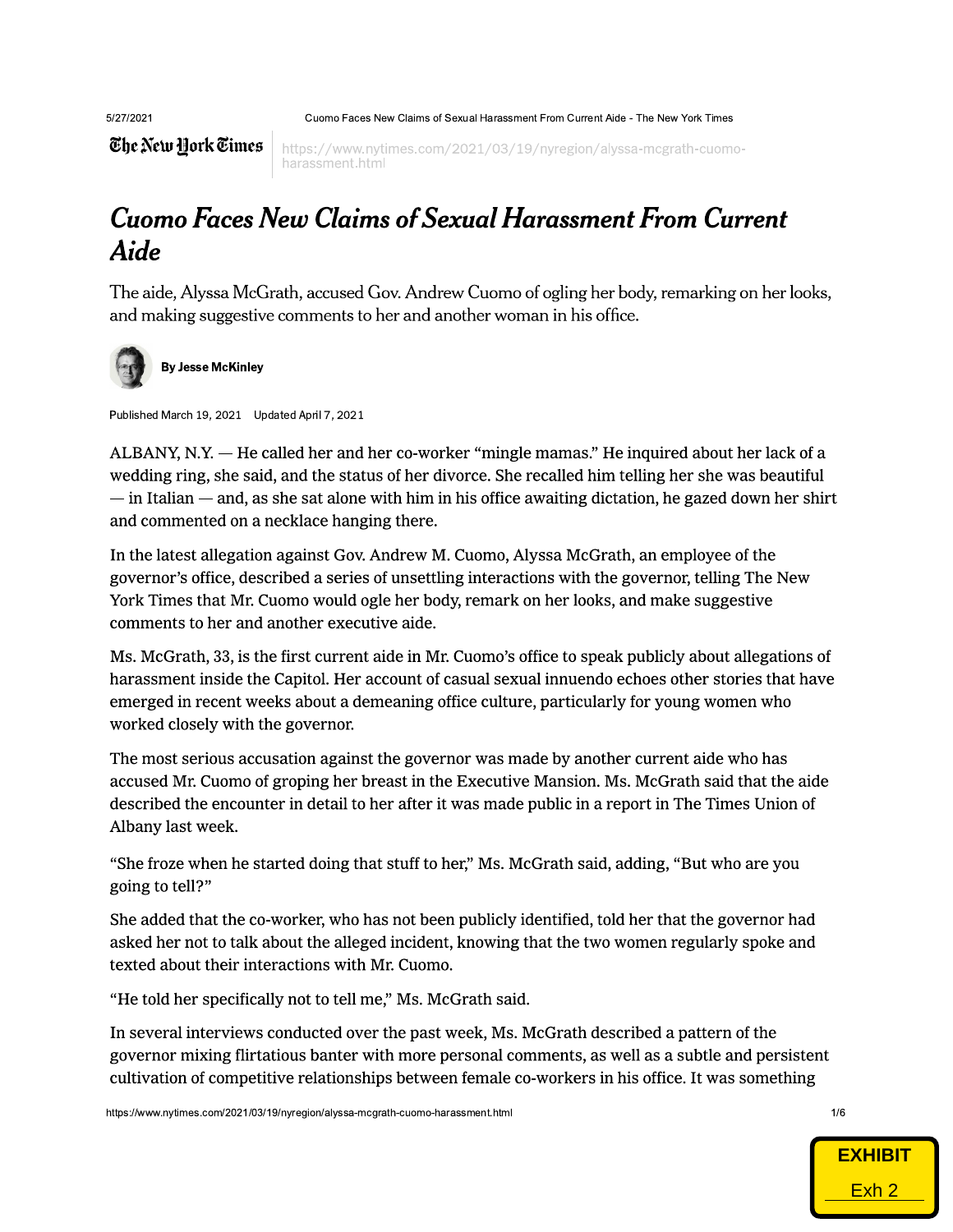she said was compounded and protected by a demand for secrecy, and normalized inside the governor's inner circle.

Ms. McGrath did not accuse the governor of making sexual contact, though she said that she believed that his actions amounted to sexual harassment.

Over the last three years, Ms. McGrath said, the governor had seemingly fostered an unusual work triangle with her and her friend, the co-worker he allegedly groped, blending a professional relationship with unwanted attention. There was paternalistic patter, but also a commandeering, sometimes invasive physicality.

"He has a way of making you feel very comfortable around him, almost like you're his friend," Ms. McGrath said. "But then you walk away from the encounter or conversation, in your head going, 'I can't believe I just had that interaction with the governor of New York."

Ms. McGrath said that it was only after the fact that she found these interactions to be troubling  $-$  a sense that grew with each new sexual harassment accusation lodged against the governor, and his blanket denials.

Mariann Wang, a lawyer for Ms. McGrath, said that "this would be unacceptable behavior from any boss, much less the governor," and that Ms. McGrath's experience reflected larger issues for women in the workplace in Albany's corridors of power.

"The women in the executive chamber are there to work for the State of New York," Ms. Wang said, "not serve as his eye candy or prospective girlfriend."

Multiple women, including former and current aides, have accused the governor of inappropriate remarks and behavior, including unwanted touching and unwelcome sexual advances.

Mr. Cuomo, 63, has denied any wrongdoing, and has suggested that his relationships with employees he viewed as friends may have been misinterpreted.

On Friday, Rita Glavin, a lawyer for Mr. Cuomo, responded to Ms. McGrath's allegations by saying that "the governor has greeted men and women with hugs and a kiss on the cheek, forehead, or hand. Yes, he has posed for photographs with his arm around them. Yes, he uses Italian phrases like 'ciao bella.'"

Ms. Glavin added: "None of this is remarkable, although it may be old-fashioned. He has made clear that he has never made inappropriate advances or inappropriately touched anyone."

The scandal that has engulfed the governor, leading most of the state's Democratic leaders to call for his resignation, began with the accounts of two former employees, Lindsey Boylan, a former economic development official, and Charlotte Bennett, an executive assistant and senior briefer.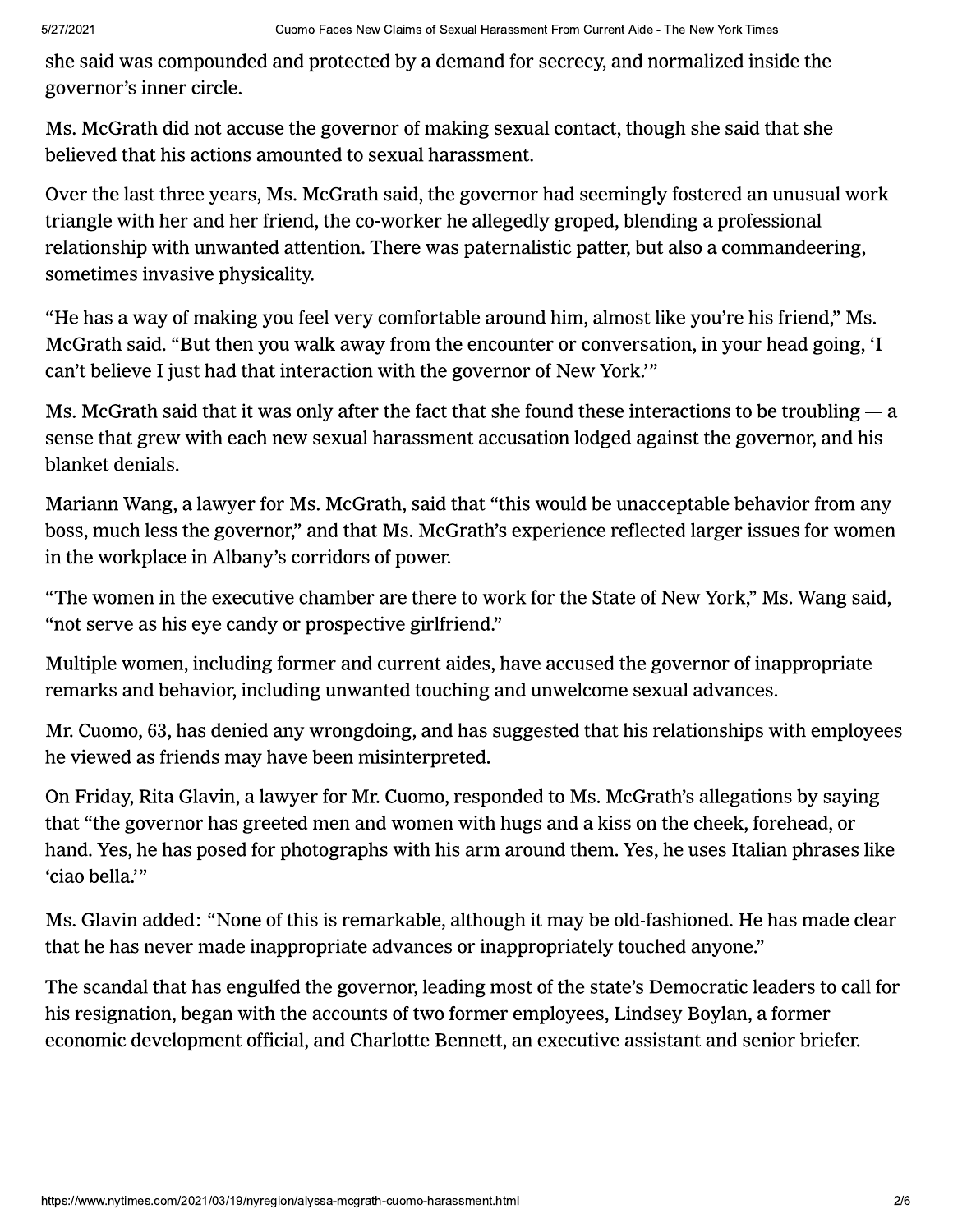5/27/2021 Cuomo Faces New Claims of Sexual Harassment From Current Aide - The New York Times   ! "



Charlotte Bennett, who came forward last month, accused the governor of asking her questions that she believed were testing whether she would have sex with him. Elizabeth Frantz for The New York Times

Although Ms. McGrath does not work directly for Mr. Cuomo, she said that she and her co-worker were commonly pulled from the pool of executive chamber assistants to work weekends and at the mansion. Many assistants in the chamber are women, often decades younger than Mr. Cuomo.

Emails reviewed by The Times showed that Mr. Cuomo's surrogates would often ask Ms. McGrath who has a young child — and her co-worker to work on weekends at the Capitol building and at the mansion, where the governor lives.

The calls for assistance came from a top scheduling official in the governor's office, home to a large staff of administrative assistants, many of whom are women who earn a base salary between \$40,000 and \$60,000 a year, according to state payroll records.

"Hi gals," read one email sent to the two women on Feb. 29, 2020. "Who can spend a little while with him when he gets back on the book signing project?"

That day — the Saturday before the state's first confirmed case of coronavirus — Ms. McGrath and her co-worker answered that request. They were working alone with Mr. Cuomo in the Capitol when the topic of a planned trip to Florida by the two women arose.

Ms. McGrath was separated from her husband at the time. While chatting with the two women, the governor asked the co-worker — who was married — if she was going to try to meet men and "mingle" while they were in Florida.  $\;$ 

The women laughed off the question, as did the governor, but not before giving them a nickname. rle" while they were in Florida<br>
romen laughed off the questio<br>
alled us 'mingle mamas' for th<br>
w.nytimes.com/2021/03/19/nyregion/alyssa-n or, but not before giving them a nickname.<br>'s. McGrath said.<br>'

"He called us 'mingle mamas' for the rest of the day," Ms. McGrath said.  $\,$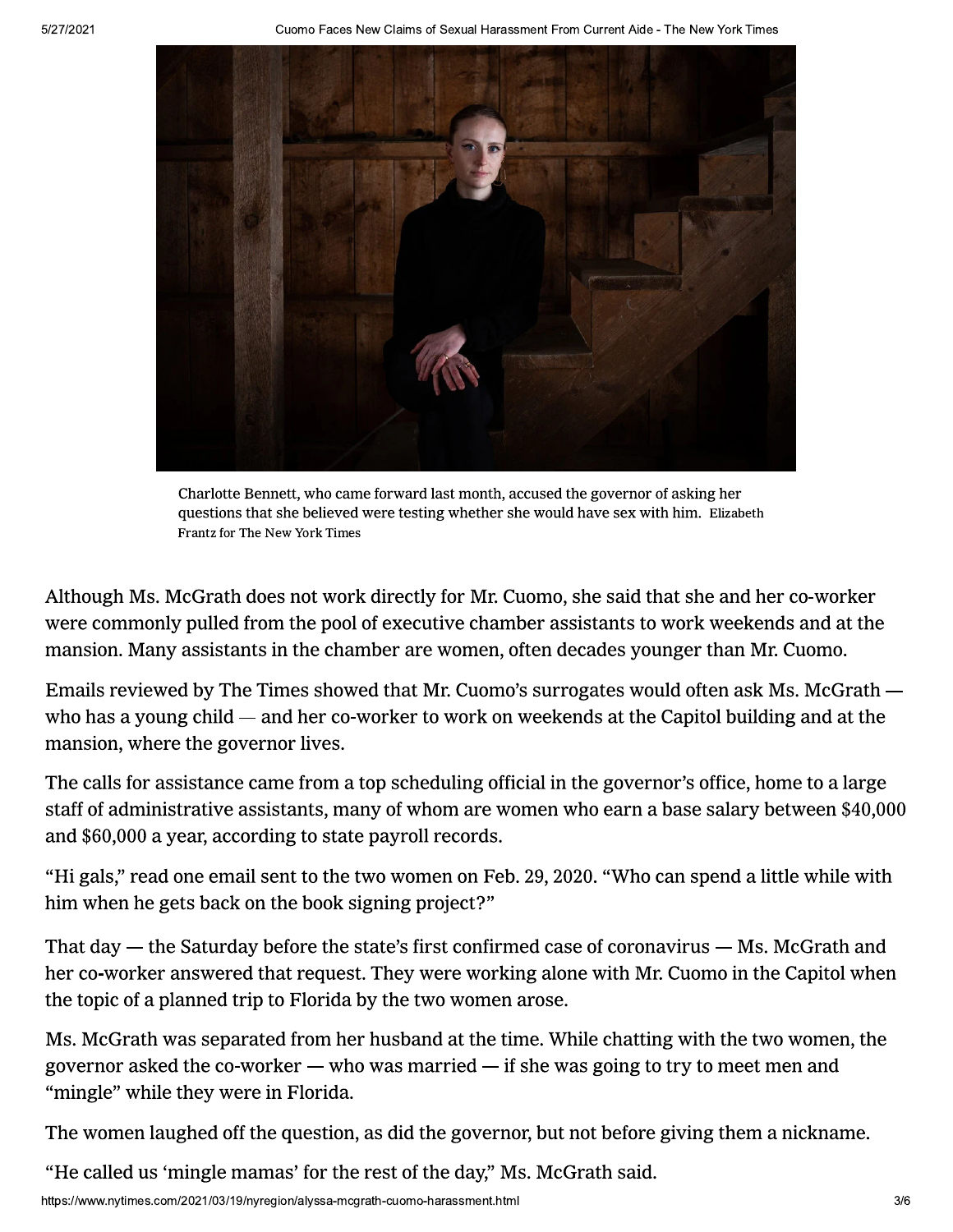Two months earlier, on New Year's Eve. Mr. Cuomo asked the co-worker to pose for a photograph with him and send it to Ms. McGrath, she said. The photo, which was reviewed by The Times, shows the governor sitting in a chair at the Executive Mansion with the aide, her face next to his, nearly touching.

The aide's wedding ring is visible on her hand, her arm draped over the governor's shoulder. Mr. Cuomo, beaming, is sitting in a gray sweater and a T-shirt.

Ms. McGrath, whose accounts were supported by contemporaneous texts, emails, social media posts, said she did not understand why the governor had wanted her to see the photo, but she believed it may have been "to make me jealous."

She said that it was common knowledge around the office that Mr. Cuomo would play favorites among female staffers.

"We were told from the beginning that was a typical move of his," she said. "Who was the girl of the week? Who was the girl of the month?"

Ms. McGrath said that her uncomfortable interactions with the governor began not long after she was hired in the middle of 2018. Early the following year, she was called to the governor's secondfloor office in the mansion.

While she prepared to start working, Mr. Cuomo asked Ms. McGrath if she spoke Italian — she does not, though she is of Italian heritage — and then made a comment in that language. She later asked her parents what the phrase meant.

"It was commenting on how beautiful I was," she recalled being told. (Ms. McGrath's lawyer said that the governor did not use the term "ciao bella.")

Soon after that experience, Ms. McGrath was called into Mr. Cuomo's office in the Capitol for a dictation session. She was alone and nervous and wanted to do a good job, she said. She sat across from the governor, pen and paper at the ready.

If put my head down waiting for him to start speaking, and he didn't start speaking," she said. "So I looked up to see what was going on. And he was blatantly looking down my shirt."

The governor noticed her gaze, she said, and then "made a reference, a subtle reference, saying, 'What's on your necklace?' Which was in my shirt."

Ms. McGrath said she felt flushed and embarrassed  $-$  "My face turned really hot," she said  $-$  but she continued to work. She shared this experience at the time with her co-worker.

Ms. McGrath and her co-worker regularly texted and spoke about the governor. They confided in each other in part because an informal policy prohibited them from speaking to anyone outside the executive chamber about Mr. Cuomo.

were told right off the bat, as s<br>
wernor, we were not to say a<br>
w.nytimes.com/2021/03/19/nyregion/alyssa-n "We were told right off the bat, as soon as we walk out of the office or as soon as we walk away from the governor, we were not to say a word about anything to anyone," she recalled.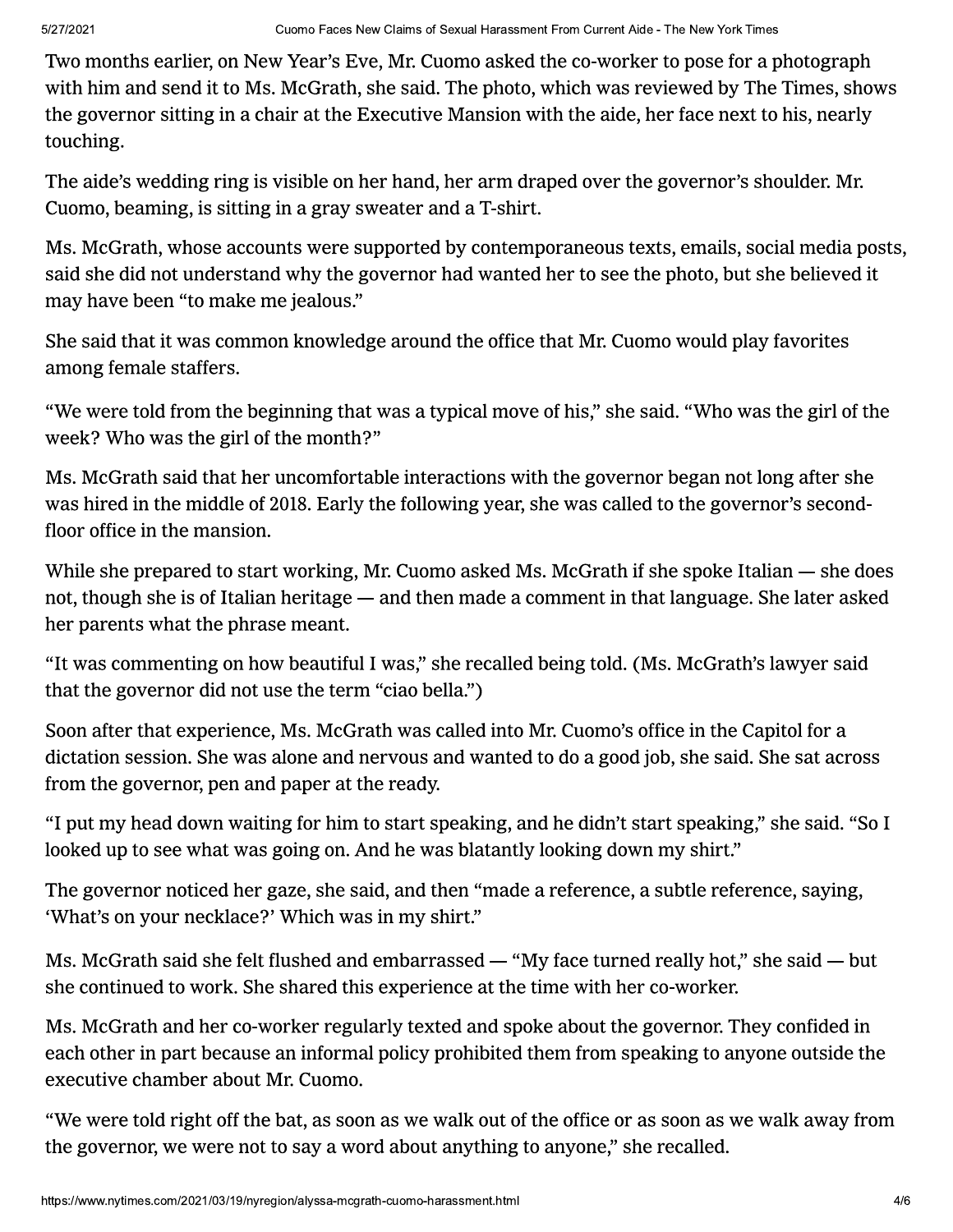At an office Christmas party in 2019, the governor's attention to her and her co-worker continued.

"He kissed me on the forehead," Ms. McGrath said. "And in the picture we posed with him that year, he is gripping our sides very tightly." The Times reviewed a photo of the two women and the governor, with the governor grinning, his hands wrapped firmly around their waists.

> Lindsey Boylan has accused Mr. Cuomo of inappropriate behavior, and said last month that he had kissed her on the lips without her permission in 2018. Rob Latour/Shutterstock

Other women, including Ms. Boylan, have accused the governor of giving them unsolicited kisses, something the governor has stridently denied.

Ms. Bennett, 25, told The Times in late February that the governor had asked her questions about her sex life, and concluded that "the governor wanted to sleep with me." Other current and former aides have spoken about seemingly retrograde requirements such as pressure to wear makeup, dresses and heels. The governor's office has said there was no dress requirement at work.

The governor has asked New Yorkers to await the outcome of two separate investigations into the harassment allegations, one overseen by the state attorney general, Letitia James, and another by the State Assembly, before making any decisions about his behavior.

ension among female staffers<br>
w.nytimes.com/2021/03/19/nyregion/alyssa-n On Monday, Debra Katz, Ms. Bennett's lawyer, said her client had provided more than 100 documents and four hours of testimony to investigators backing up her claims about the governor, including that he created a "sexually hostile work environment" as part of "his deliberate effort to create rivalries and tension among female staffers on whom he bestowed attention."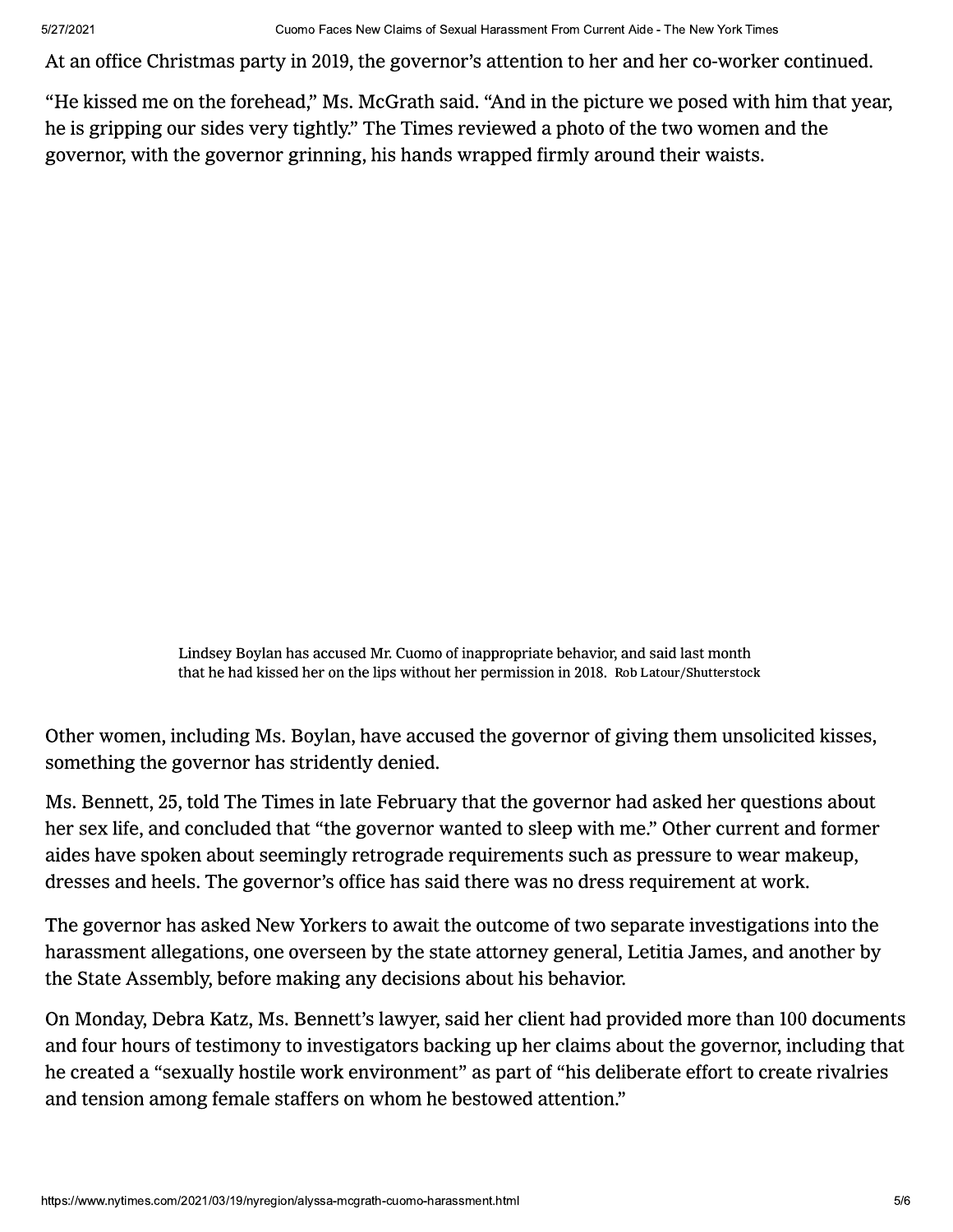Ms. McGrath believes that her proximity to the governor may have stymied other opportunities. When she sought another job in state government in 2019, she was told that the governor's fondness for working with her would interfere with her taking the new position.

She was told, she recalled, that "because I 'help out up front,' I couldn't leave."

Since other allegations against Mr. Cuomo have arisen, Ms. McGrath has continued to go to work. She says that the executive offices are largely quiet, a far cry from the heady days of Mr. Cuomo's pandemic-related popularity, when the halls of the Capitol buzzed with excitement and purpose.

Ms. McGrath said that she watched the governor's first news conference after Ms. Bennett went public in The Times, on March 3, and that she was angry at his insistence that he never "touched anyone inappropriately."

"It makes me really upset to hear him speak about this and completely deny all allegations," she said, saying it left her in disbelief. "And I have no doubt in my mind that all of these accusers are telling the truth."

One of those accusers is her co-worker. Ms. McGrath said she feared retaliation for speaking out, but she and her co-worker had grown upset with themselves for putting up with Mr. Cuomo's behavior for so long.

"Her and I discussed this after the fact and now we're like, 'How did we not see this?'" Ms. McGrath said, still bewildered by her interactions with Mr. Cuomo. "Because it's so blatant and obvious."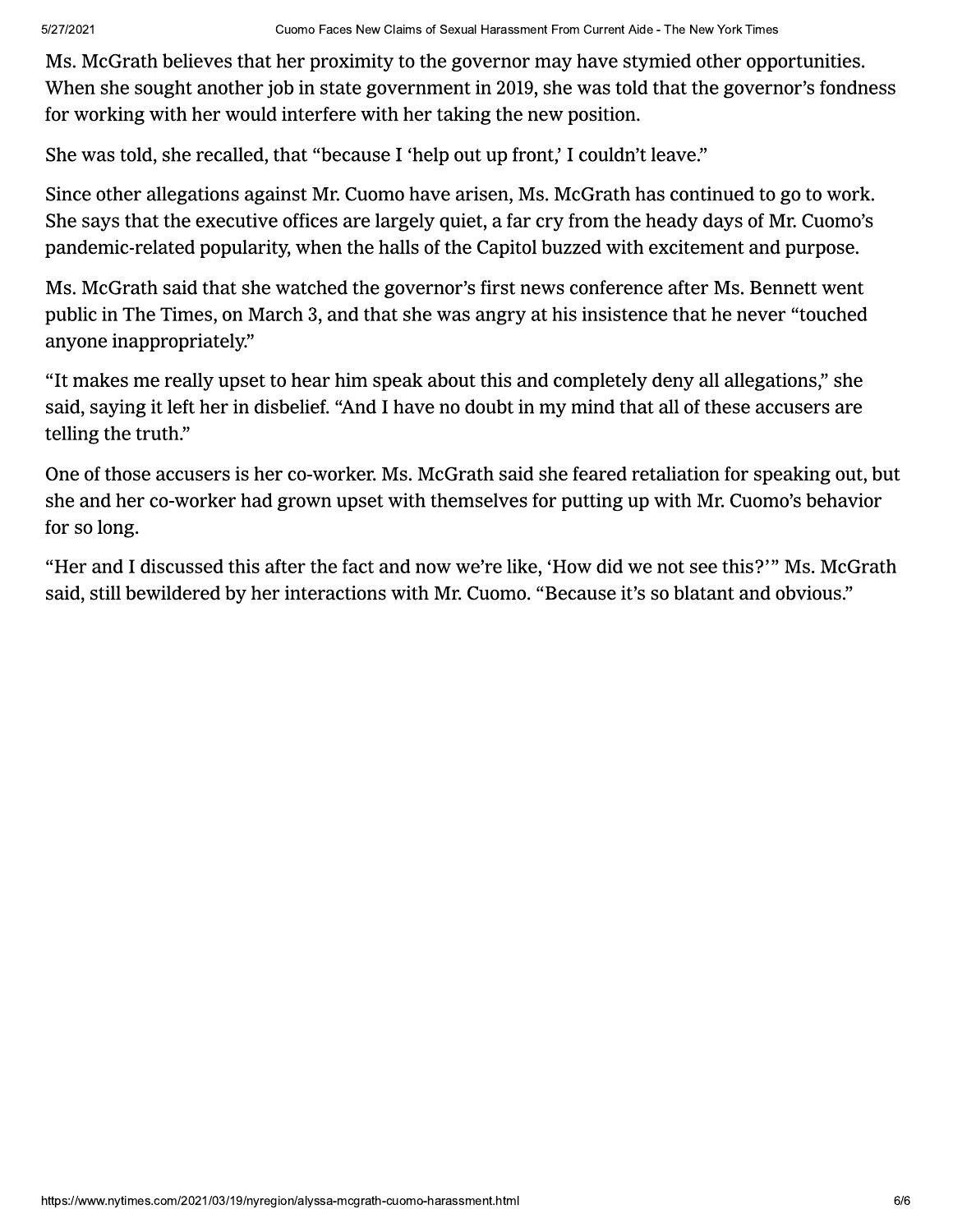

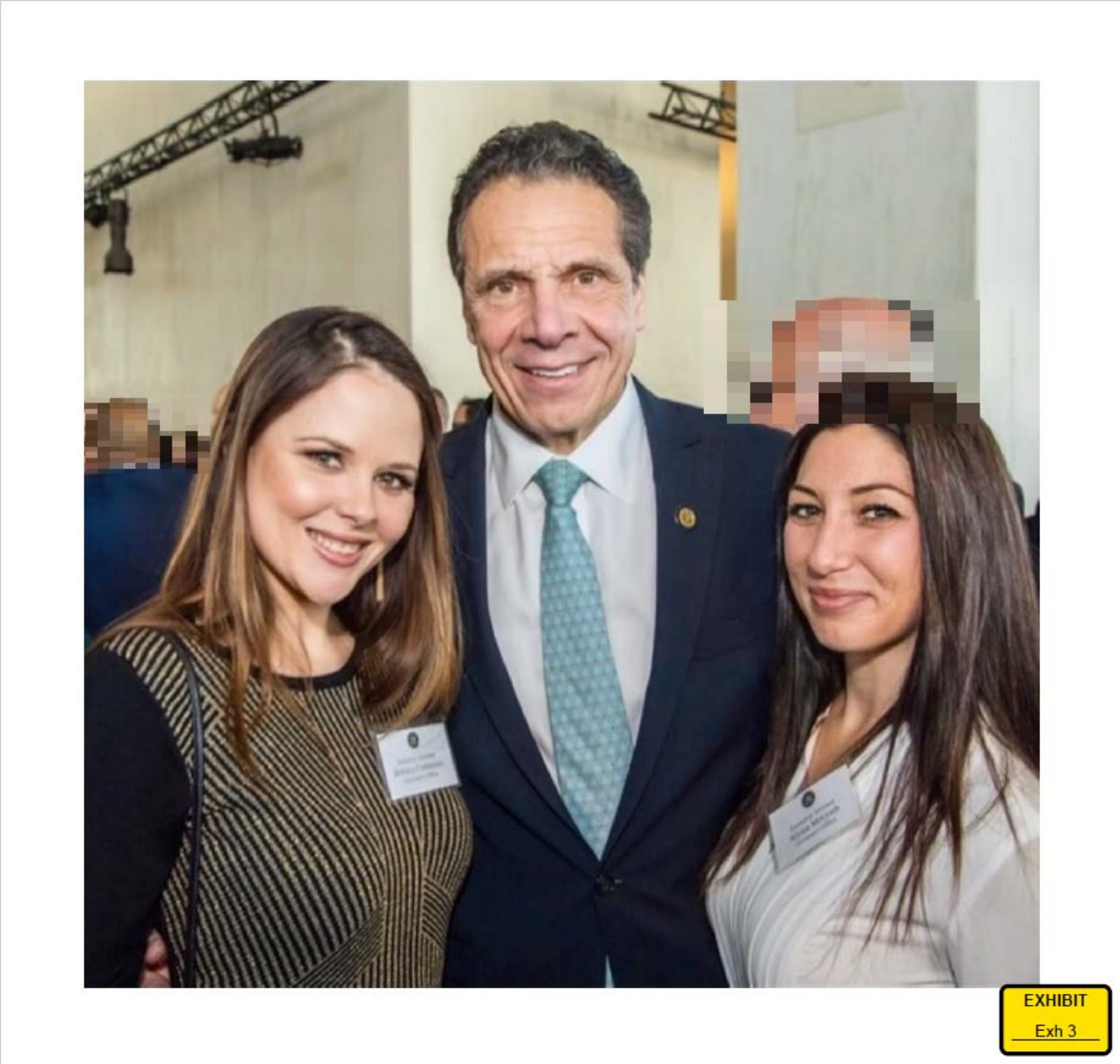

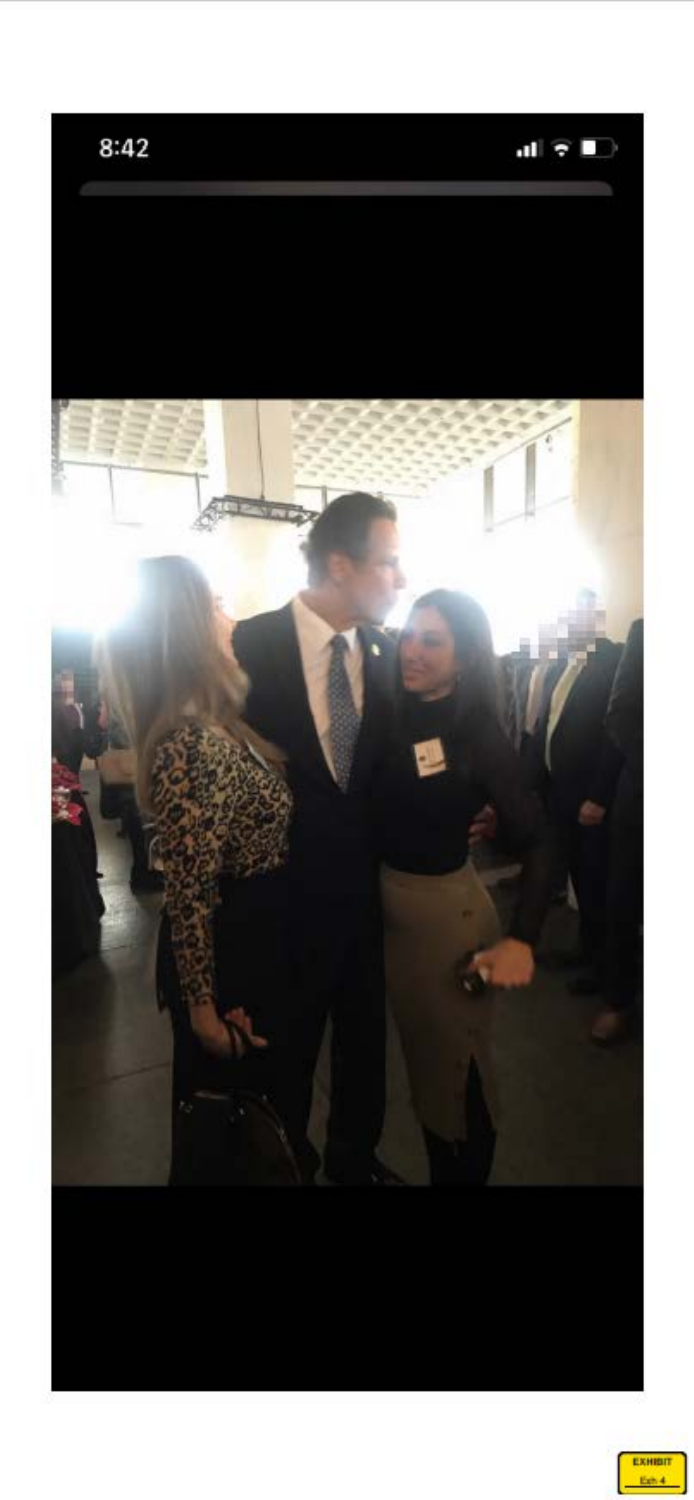

Exh 5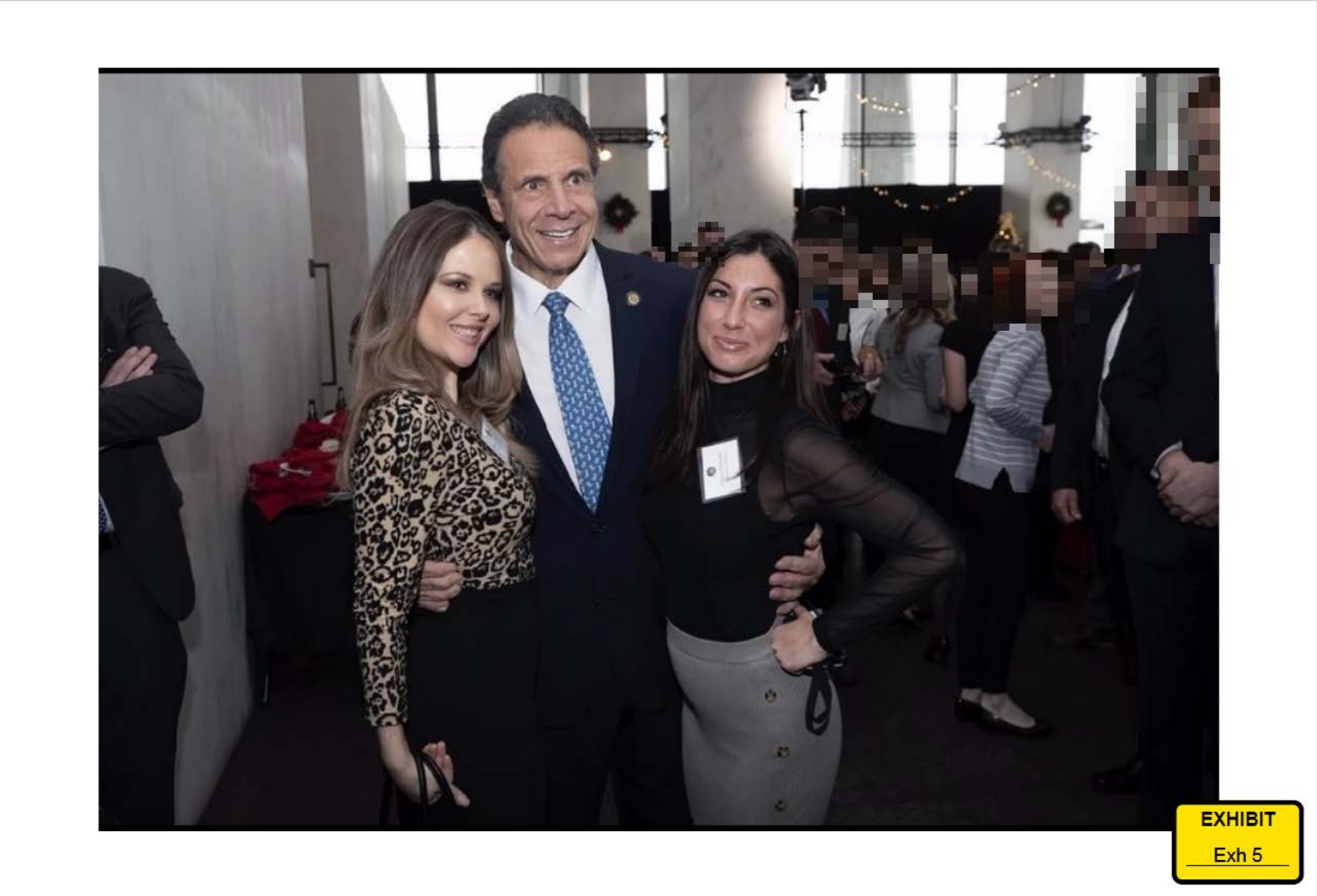| Redacted in original production                                                               |
|-----------------------------------------------------------------------------------------------|
| Redacted in original production                                                               |
| Redacted in original production<br>Redacted in original production                            |
|                                                                                               |
|                                                                                               |
| Redacted in original production<br>Redacted in original production                            |
| @exec.ny.gov><br>From:<br>Sent: Tuesday, May 18, 2021 12:18 PM                                |
| To:<br>@exec.ny.gov>;<br>@exec.ny.gov><br>Subject: Correspondence [McGrath, Matthew] #951307M |

\*\*\* Please Do Not Reply to this e-mail Message.\*\*\* \*\*\* Any questions regarding this correspondence should be directed to the staff person listed below as the 'Please Respond To' contact. \*\*\*

Mr. Matthew McGrath



Redacted in original production

| <u>EXHIBIT</u> |      |
|----------------|------|
|                |      |
|                | Exh6 |